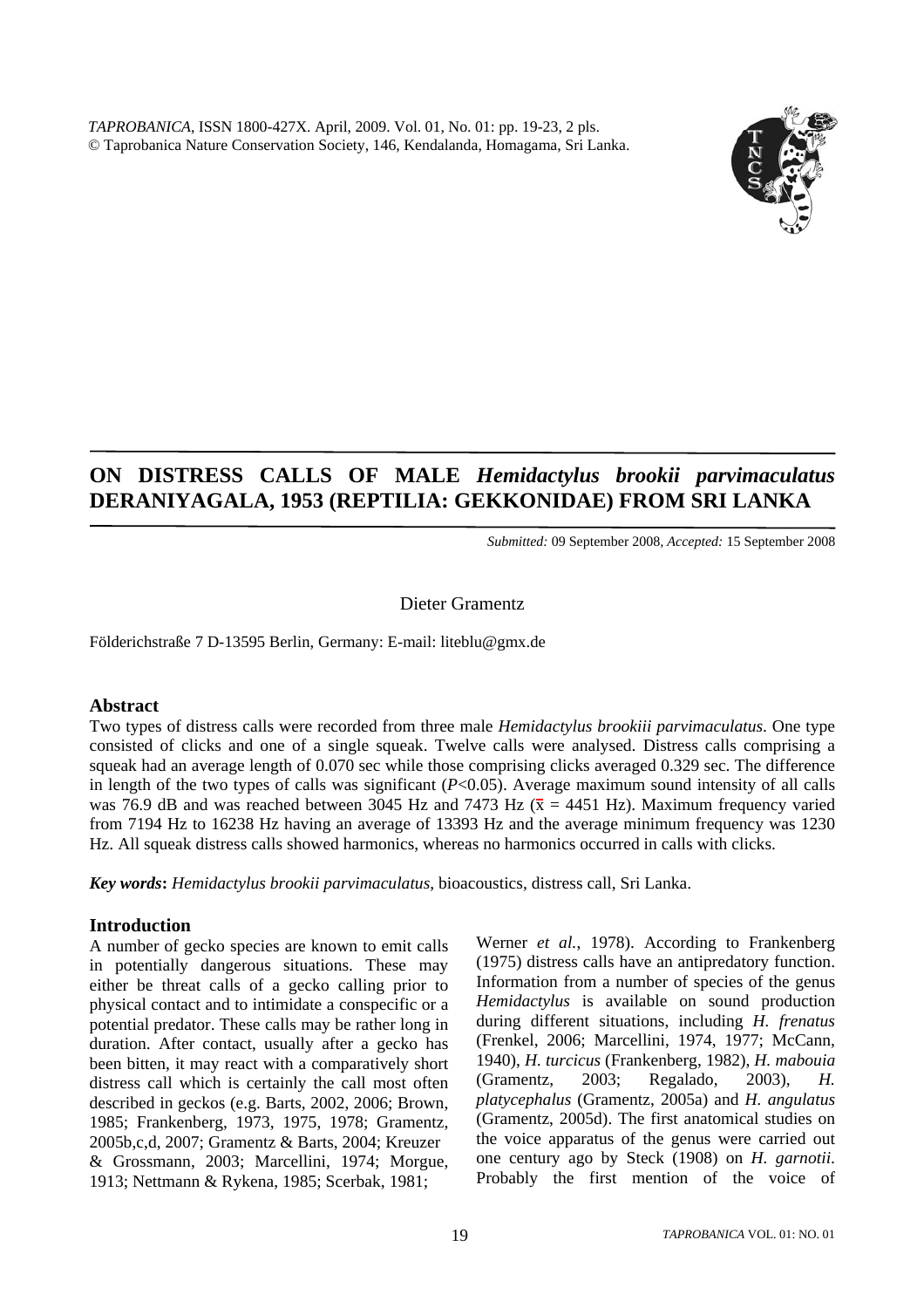*Hemidactylus brookii* and at the same time its distress call was made by Lang (in Schmidt, 1919). He reported that the geckos on being captured emitted a weak sound. Despite the wide distribution of *H. brookii* no bioacoustic analysis of this type of call has been carried out on this species since. The aim of the present work is to fill this gap by an analysis of the sound properties and structure of this part of the species bioacoustic behaviour.

## **Material and Methods**

Four adult male *H. b. parvimaculatus* were caught at Aluthgama (alt. 2 m; 06°27' N, 79°59' E), Sri Lanka, in November 2007 for sound recordings of distress calls. Altogether, 12 distress calls were recorded from three specimens. The snout – vent length of these geckos were 4.8 cm (male 1), 4.9 cm (male 2) and 5.4 cm (male 3). All calls were emitted in identical situations while handling the gecko, simulating the attack of a predator.

The recording equipment is the same as described by Gramentz (2005a,c). The sound card used was Creative Soundblaster Audigy 2 ZS Platinum Pro with a sample rate of 44100 Hz, 16 bit. Various software was used for sound analysis such as Adobe Audition 1.5, Avisoft-SASLab, Creative WaveStudio and Raven1.2. The areas in the 3D figures below about 300 Hz result from working noises of the recorder.

Air temperatures at which the calls were recorded ranged from  $27.6 - 27.9$  °C. Distance between geckos and microphone during recording distress calls was  $5 - 10$  cm. The sound of the geckos was recorded either during the night of capture or the following morning. The geckos were released the following night at precisely the same locations they had been first seen prior to capture. Terminology used is the same as in Gramentz (2003 & 2008).

### **Results**

Of four male *H. b. parvimaculatus* caught for sound analysis three (75%) produced distress calls. The ultimate intention of the call is probably to be released from the supposed predator's grip. There is some marked variation in the distress calls of *H. b. parvimaculatus*. However, beside the differences in call types produced in a distress situation, each call type has a rather uniform and identifiable structure. Calls could be separated into two groups according to their structure such as those formed by a highly condensed number of amplitudes with a squeak-like sound  $(n = 9)$  and those containing a number of clicks with a discernable time gap between them (n  $= 3$ ).

The clicks of the call depicted (Pl. 5: Fig. 1) had time gaps of 0.062, 0.033 and 0.020 sec. The duration of four clicks measured a mere 0.003 sec. In another call with three clicks the gaps between them were 0.130 and 0.073 sec, while the clicks varied in length between 0.003 and 0.007 sec. The five clicks of the call (Pl. 5: Fig. 2  $\&$  3) showed time gaps of 0.152, 0.129, 0.120 and 0.183 sec. The first click appeared 0.055 sec after the beginning of the call. The clicks also had also a short length between 0.004 and 0.006 sec.

According to the frequency of recorded distress calls, those with a squeak occur more frequently representing 75% of the calls and the remaining 25% of calls were those with clicks.

All calls were rather short in duration, always less than one second and usually less than one quarter second in length. Distress calls without clicks had an average length of only  $0.070$  sec  $(SD = 0.03$ , range:  $0.029 - 0.116$  sec,  $n = 9$ ), while those with clicks were considerably longer with an average of 0.329 sec (SD = 0.28, range:  $0.121 - 0.642$  sec, n = 3). From these data it can also be seen that the longest distress call was one with clicks and a length of 0.642 sec and the shortest was 0.029 sec long with a squeak. There is a statistically significant  $(P<0.05)$  difference between the mean length of those calls with a squeak and with clicks (*t*  $= 2.57$ , *t*- test).

All distress calls had an average maximum sound intensity of 76.9 dB. Maximum sound intensity lasted only between 0.002 and 0.004 sec its position was always located in a strong harmonic. Maximum sound intensity was reached between 3045 Hz and 7473 Hz  $(\bar{x} = 4451 \text{ Hz}, \text{ SD} = 1242, \text{ n} = 12)$ . Maximum frequency varied from 7194 Hz to 16238 Hz having an average of 13393 Hz (SD = 2861, n = 12). Average minimum frequency was 1230 Hz (SD  $= 610$ , range:  $277 - 2122$  Hz, n = 12).

All distress calls with a squeak showed harmonics over most part of the call. No harmonics could be identified in the short clicks.

Some of the distress calls show very peculiar harmonics (Pl. 5: Fig.  $4 \& 5$ ). In particular, one call each of male 2 and male 3 showed peculiar bending or up- and down-curved harmonics. By way of comparison, in other calls (Pl. 5: Fig. 6 & 7)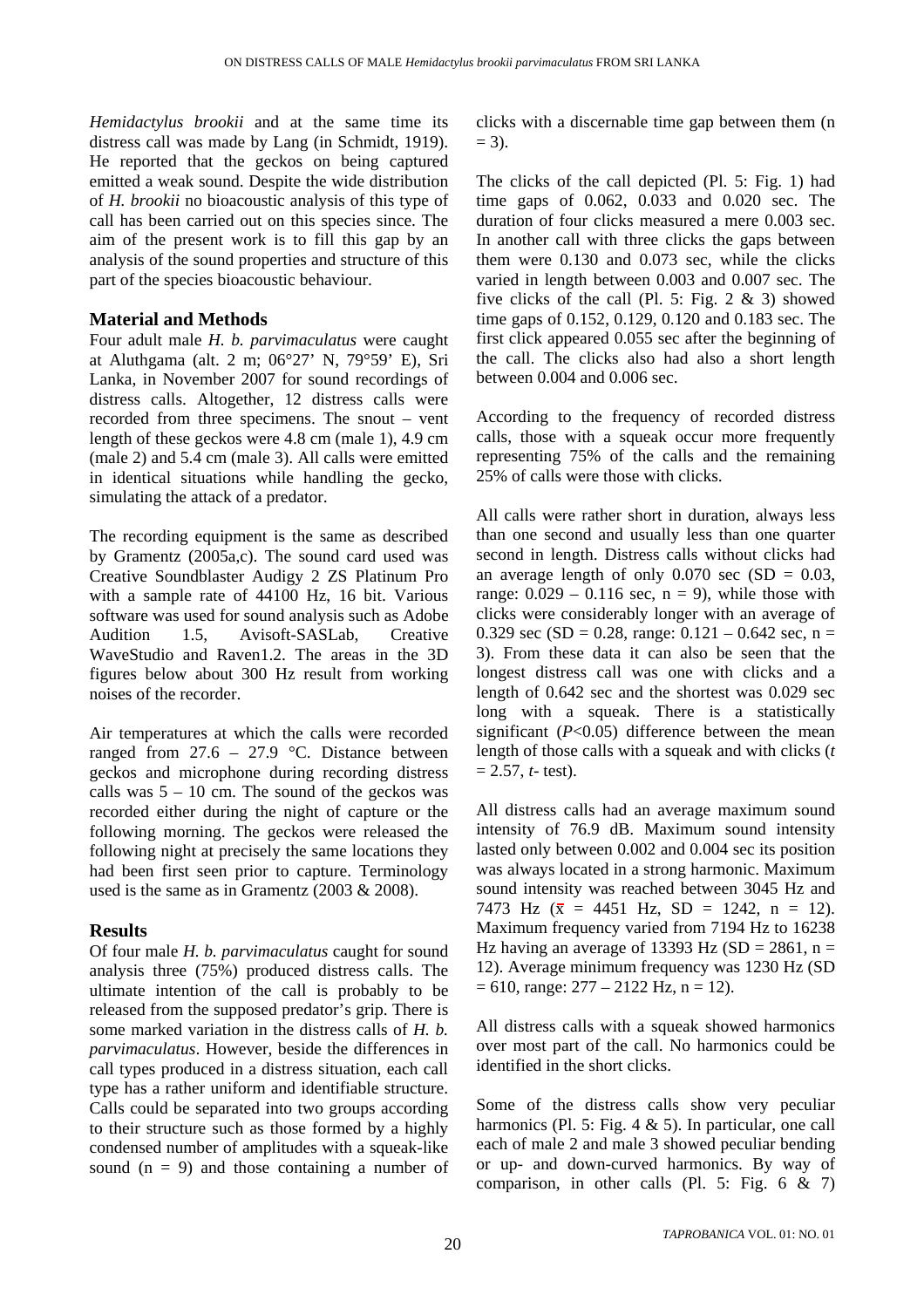harmonics were more or less linear, but kept the rather large frequency interval between harmonics. However, in two distress calls (Pl. 5: Fig.  $3 \& 10$ ), one with a squeak together with clicks and one without clicks, harmonics were rather linear, more numerous and showed very short intervals between harmonics in comparison to all other distress calls.

The call of Pl. 5: fig. 7 was interesting as it contained altogether nine harmonics of three different intensities with 3 harmonics to each category, classifiable as strong, medium and weak. Harmonics of Pl. 5: fig. 7 analysed from bottom to top: the lowest harmonic is of medium strength at about 1568 Hz, followed by three strong harmonics at 3137 Hz, 4797 Hz and 6181 Hz. Another two medium strong harmonics followed at 7658 Hz and 9226 Hz and on top three weak harmonics at 10518 Hz, 12271 Hz and 13747 Hz. The average frequency interval between these harmonics was rather homogeneous being  $1522$  Hz (SD = 147.8). Average maximum sound intensity (dB) of weak, medium and strong harmonics was  $46.3$  dB (SD = 2.3, n = 3), 59.3 dB (SD = 3.4, n = 3) and 79.3 dB  $(SD = 4.4, n = 3)$  respectively. Interestingly, the frequency of the lowest harmonic is virtually identical to the average frequency interval between the harmonics.

The maximum frequency in all recorded distress calls varied between 7194 Hz and 16238 Hz with an average of 13393 Hz  $(SD = 2861, n = 12)$  and the average minimum call frequency was 1230 Hz (SD  $= 610$ , range:  $277 - 2122$  Hz, n = 12).

### **Discussion**

In comparison to the distress calls of other gecko species described in the literature the calls of *H. brookii parvimaculatus* are also short, but some variations in length and structure exist between species. Very short distress calls have been recorded in *Haemodracon riebecki* with an average length of only 0.069 sec (range: 0.046-0.080 sec, Gramentz, 2005b) and also *Stenodactylus stenurus* with an average of 0.034 sec (range: 0.033-0.036 sec, Gramentz, 2004). However, in *S. stenurus* three types of distress calls were found and the longest had an average length of 0.129 sec (range: 0.111- 0.143 sec). In *Thecadactylus rapicauda* an average distress call length of 0.235 sec was found (range: 0.091-0.360 sec, Gramentz, 2007). In terms of call lengths the distress calls of the closely related *Hemidactylus angulatus* were also shorter than one second (with few known exceptions distress calls of gecko species studied to date frequently have

lengths of  $\frac{1}{10}$  to  $\frac{3}{10}$  of a second), but they are considerably longer ( $\bar{x} = 0.454$  sec, range: 0.224 – 0.955 sec, Gramentz, 2005d) than those of *H. b. parvimaculatus*. Furthermore no distress call with clicks could be recorded for *H. angulatus*. Clicks have been found only in the advertisement call for *H. angulatus* (Gramentz, 2005d). However, beside some marked differences in distress calls between the related taxa *H. b. parvimaculatus* and *H. angulatus*, there are also similarities in the calls of both. While in all distress calls of *H. b. parvimaculatus* harmonics were present, in *H. angulatus* this was also the case in 7 of 12 (58%) calls (Gramentz, 2005d).

Beside differences in sound intensity and maximum frequency the type of distress call of *H. b. parvimaculatus* shown in Pl. 5: fig. 8, 9 & 10 can be similar to that of *T. rapicauda* (Gramentz, 2007), but some calls are different in the respect that amplitudes show different strength over the call length (Pl. 6: Fig. 11). When comparing the structure of the distress calls of *H. angulatus* with that of *H. b. parvimaculatus* there are obvious differences, which can be seen in oscillograms. While in *H. angulatus* a distress call was formed by 2 to 8 pulses ( $\bar{x}$  = 5.8) (Gramentz, 2005d), no pulse structure was evident in the calls of *H. b. parvimaculatus*. A pulse structure is also present in the distress call of *H. platycephalus* (Gramentz 2005a). Possibly, there are also differences in the frequency range between both species. In male *H. angulatus* frequencies between around 100 Hz and 12500 Hz were recorded which is less in terms of minimum frequency as well as maximum frequency than the present findings of *H. b. parvimaculatus*. Wever (1978) studied the ear structure of one specimen of *H. brookii*, however no hearing properties were given. In the related species *H. angulatus* he found that the ear showed excellent sensitivity over the range of 200-1000 Hz. As it was simulated here, a distress call is most likely not only produced when a gecko is being bitten by a conspecific but also during an attack of a potential predator forming a part of the species anti predator behaviour. Presuming that - as in other gecko species distress calls also have an intraspecific meaning - the sensitivity range should be expected to be slightly higher in *H. b. parvimaculatus*. Furthermore it is very probable that *H. b. parvimaculatus* is using acoustic communication in other situations than in the present case and is capable of producing some other types of calls.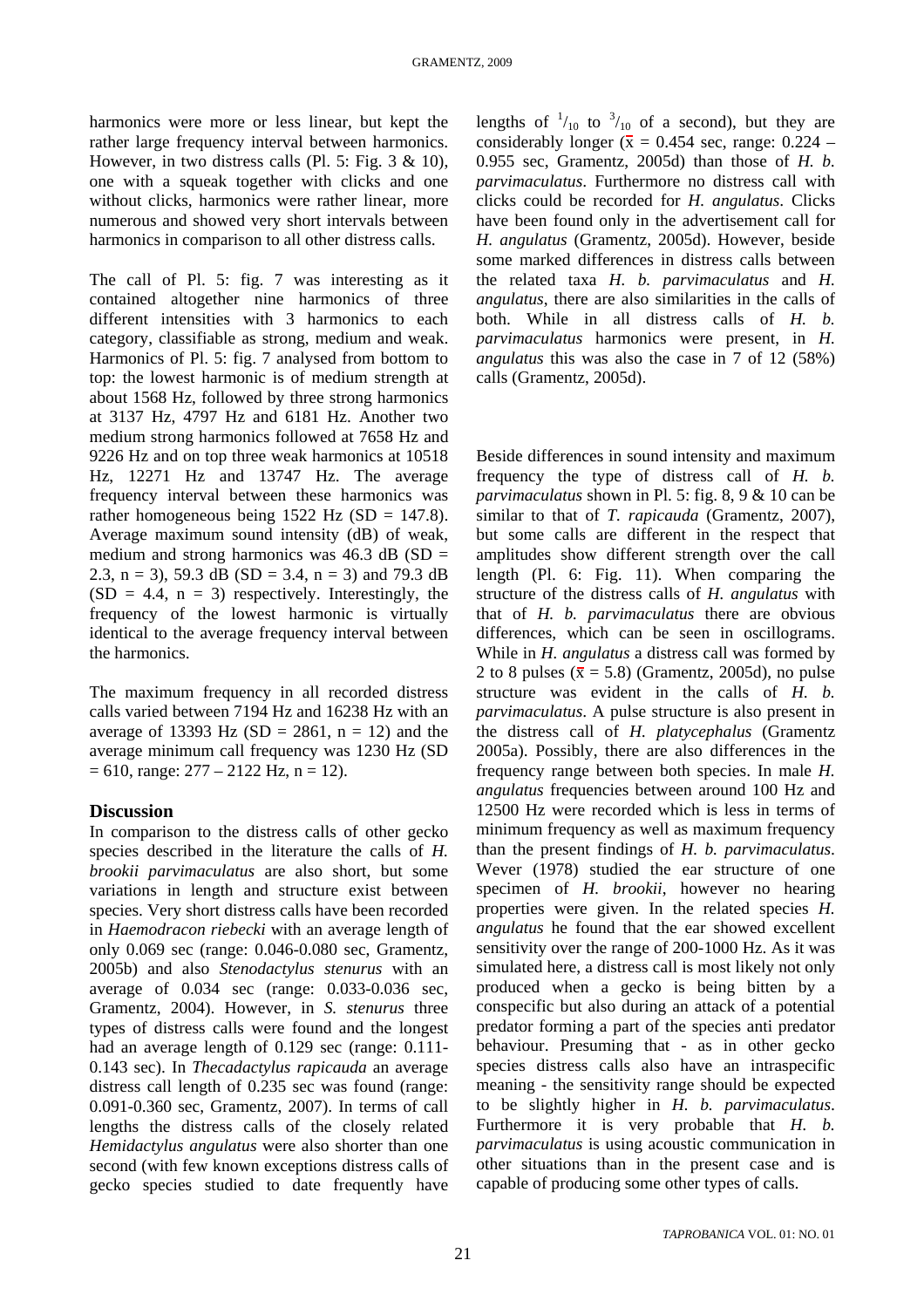Frankenberg (1982) tentatively described different calls in *H. turcicus* such as escape call, defence call, release call and threat call produced in distress situations. The two different call types with their high variation found in *H. b. parvimaculatus* and summarised here as distress calls may, too, have different functions similar to *H. turcicus*. Further studies on the behaviour of the geckos and their associated call types should be carried out which may possibly lead to our better differentiation of the calls of *H. b. parvimaculatus*.

#### **Acknowledgement**

I would like to thank Olivier S. G. Pauwels (IRSNB), John Rudge and anonymous reviewers for useful comments.

#### **Literature Cited**

Barts, M., 2002. Die Dickfingergeckos des südlichen Afrikas. Teil II. Die Haltung und Vermehrung des Gebänderten Dickfingergeckos, *Pachydactylus fasciatus* Boulenger, 1888. *Sauria*, 24 (1): 3-8.

Barts, M., 2006. *Pachydactylus haackei* Haacke's Dickfingergecko. *Sauria*, 28 (1): 54.

Brown, A. M., 1985. Ultrasound in gecko distress calls (Reptilia: Gekkonidae). *Israel Journal of Zoology*, 33: 95-101.

Frankenberg, E., 1973. Vocalizations of the fan-toed gecko, *Ptyodactylus hasselquistii: Israel Journal of Zoology*, 22: 205.

Frankenberg, E., 1975. Distress calls of gekkonid lizards from Israel and Sinai. *Israel Journal of Zoology*, 24: 43- 53.

Frankenberg, E., 1978. Calls of male and female tree geckos, *Cyrtodactylus kotschyi*. *Israel Journal of Zoology*, 27: 53-56.

Frankenberg, E., 1982. Vocal behaviour of the Mediterranean house gecko *Hemidactylus turcicus*. *Copeia*, 1982: 770-775.

Frenkel, C., 2006. *Hemidactylus frenatus* (Squamata: Gekkonidae): call frequency, movement and condition of tail in Costa Rica. *Revista de biologia tropical*, 54 (4): 1125-1130.

Gramentz, D., 2003. Zur Stimme und Rufperiodik von *Hemidactylus mabouia* (Moreau de Jonnès, 1818). *Sauria*, 25 (2): 23-28.

Gramentz, D., 2004. Der Schreckruf von *Stenodactylus petrii* Anderson, 1896. *Sauria*, 26 (4): 13-16.

Gramentz, D., 2005a. Zur intraspezifischen bioakustischen Kommunikation von *Hemidactylus platycephalus* Peters, 1854 (Reptilia: Sauria: Gekkonidae). *Gekkota*, 5: 155-154.

Gramentz, D., 2005b. Der Schreckruf von *Haemodracon riebeckii* Peters, 1882 (Reptilia: Sauria: Gekkonidae). *Gekkota*, 5: 170-178.

Gramentz, D., 2005c. Zum Defensivverhalten und Schrecklaut von *Geckonia chazaliae* Mocquard, 1895. *Sauria*, 27 (3): 23-27.

Gramentz, D., 2005d. Zur intraspezifischen bioakustischen Kommunikation von *Hemidactylus brookiii angulatus* Hallowell, 1852. *Sauria*, 27 (4): 41- 46.

Gramentz, D., 2007. Zum bioakustischen Verhalten männlicher *Thecadactylus rapicauda* Houttuyn, 1782. *Sauria*, 29 (3): 13-18.

Gramentz, D., 2008. Zum bioakustischen Verhalten von *Ptenopus carpi* Brain, 1962. *Sauria*, 30 (1): 43-46.

Gramentz, D. and M. Barts, 2004. Der Schrecklaut von *Pachydactylus rugosus* A. Smith, 1849. *Sauria*, 26 (1): 23-26.

Kreuzer, M. and W. Grossmann, 2003. Beobachtungen an *Gekko ulikovskii* Darewski & Orlow, 1994 und *Gekko grossmanni* Günther, 1994 im Terrarium. *Sauria*, 25 (3): 3-11.

Marcellini, D., 1974. Acoustic behavior of the gekkonid lizard, *Hemidactylus frenatus*. *Herpetologica*, 30 (1): 44- 52.

Marcellini, D., 1977. The function of a vocal display of the lizard *Hemidactylus frenatus* (Sauria: Gekkonidae). *Animal Behaviour*, 25: 414-417.

McCann, C., 1940. A reptile and amphibian miscellany. *Journal of the Bombay natural History Society*, 41 (4): 742-764.

Morgue, M., 1913. Étude sur le *Phyllodactylus* d'Europe, "*Phyllodactylus europaeus*" Gené. *Bulletin de la Sociéte Linnéenne, Marseille*, 1: 45-51.

Nettmann, H. K. and S. Rykena, 1985. Verhaltens- und fortpflanzungsbiologische Notizen über kanarische und nordafrikanische *Tarentola*-Arten. *Bonner Zoologische Beiträge*, 36 (3&4): 287-305.

Regalado, R., 2003. Roles of visual, acoustic, and chemical signals in social interactions of the tropical house gecko (*Hemidactylus mabouia*). *Caribbean Journal Science*, 39 (3): 307-320.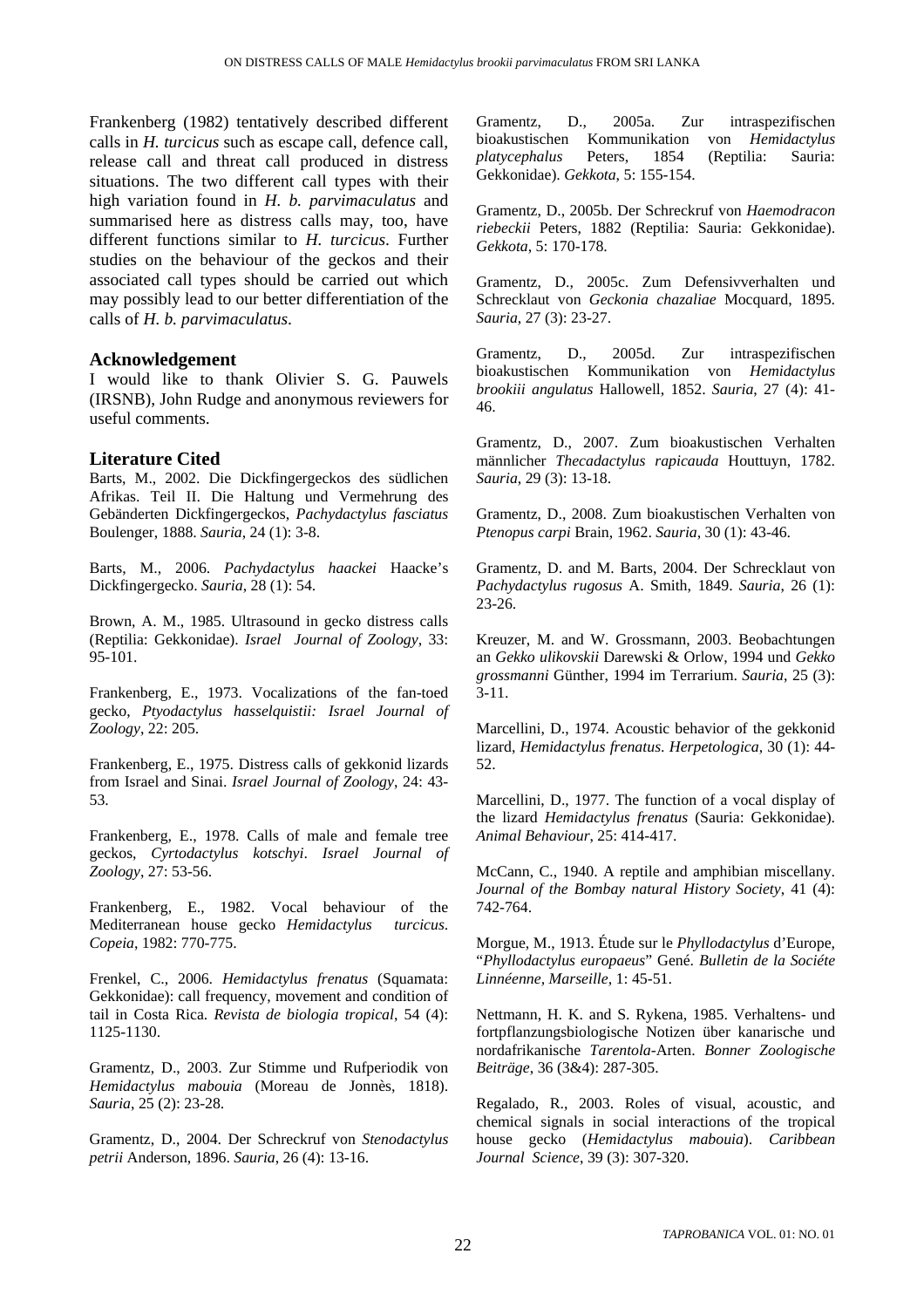Scerbak, N., 1981. *Cyrtodactylus russowii* (Strauch 1887) – Transkaspischer Bogenfingergecko. 75-83. *In*: H. Böhme (Ed.), *Handbuch der Reptilien und Amphibien Europas*, Akademische Verlagsgesellschaft, Wiesbaden.

Schmidt, K. P., 1919. Contributions to the herpetology of the Belgian Congo based on the collection of the American Museum Congo Expedition, 1909-1915. Part I. Turtles, crocodiles, lizards and chamaeleons. *Bulletin of the American Museum Natural History*, 39: 385- 624.

Steck, L., 1908. Der Stimmapparat des *Hemidactylus garnoti* Dum. et Bibr. *Zoologische Jahrbücher*, 25: 611-636.

Werner, Y. L., E. Frankenberg & O. Adar, 1978. Further observations on the distinctive vocal repertoire of *Ptyodactylus hasselquistii* cf. *hasselquistii* (Reptilia: Gekkoninae). *Israel Journal of Zoology*, 27: 176-188.

Wever, E. G., 1978. *The Reptile Ear*. Princeton University Press, New Jersey, 1024.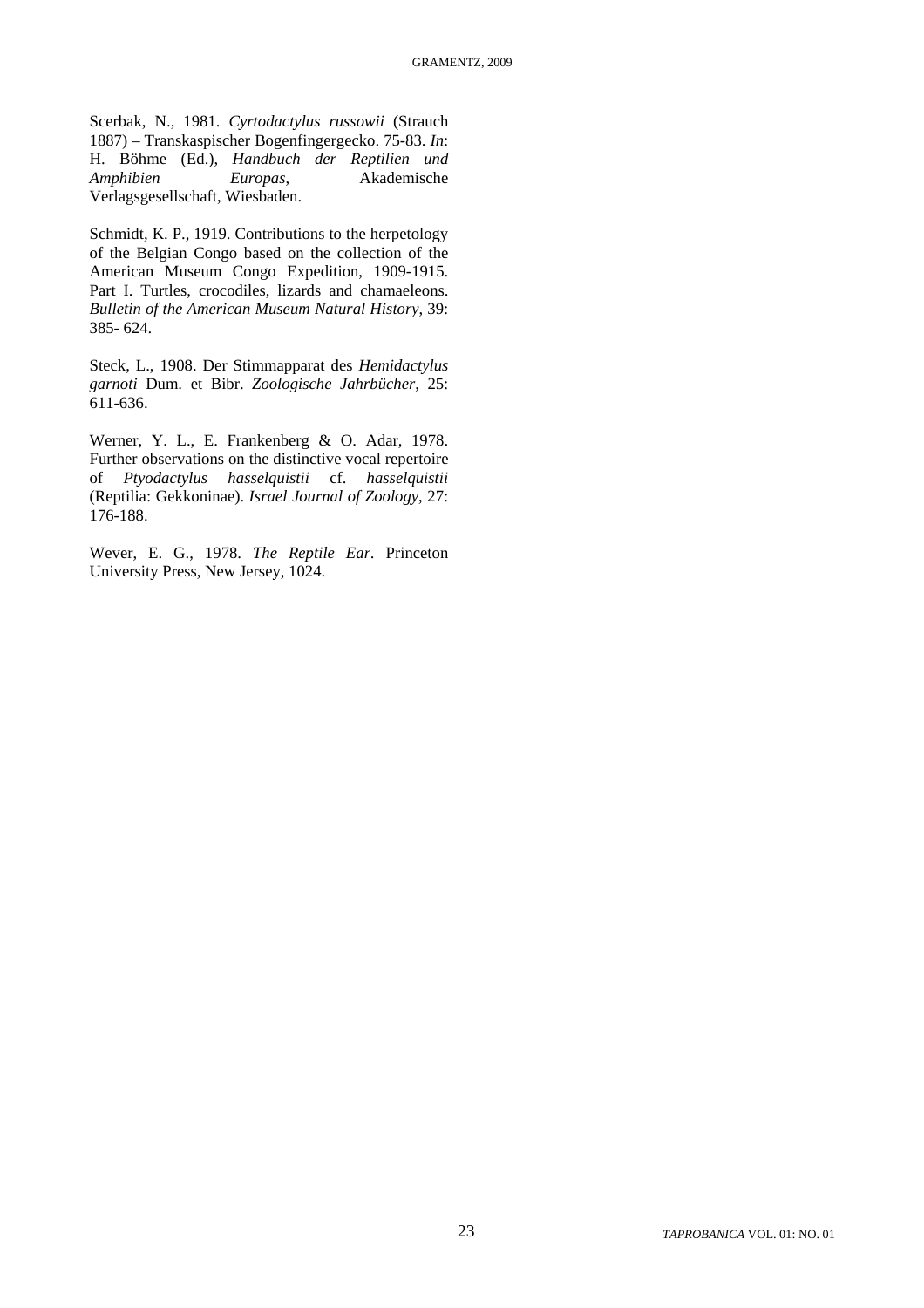

**PLATE 05** 



Fig. 01: Distress call oscillogram of a male Hemidactylus brookii parvimaculatus with four clicks and a length of 0.121 sec.



Fig. 02: Distress call oscillogram of a male Hemidactylus brookii parvimaculatus with a length of 0.642 sec.

 $20$ 18  $16<sup>1</sup>$  $14$  $12<sup>°</sup>$  $10<sup>1</sup>$  $\bf{8}$  $6$  $\overline{A}$  $\overline{a}$  $\mathbf{0}$  $0.35$  $0.45$  $0.15$  $0.2$  $0.25$  $0.3$  $0.4$ 

Fig. 03: Audiospectrogram of the same distress call as in fig. 2.



Fig. 04: Distress call audiospectrogram of a male Hemidactylus brookii parvimaculatus with a length of 0.089 sec.



Fig. 05: Distress call audiospectrogram of a male Hemidactylus brookii parvimaculatus with a length of 0.084 sec.



Fig. 06: Distress call audiospectrogram of a male Hemidactylus brookii parvimaculatus with a length of 0.116 sec.



Fig. 07: Distress call audiospectrogram of a male Hemidactylus brookii parvimaculatus with a length of 0.047 sec.

 $\overline{0.3}$ 

Fig. 08: Distress call oscillogram of a male Hemidactylus brookii parvimaculatus with a length of 0.054 sec.



Fig. 09: Distress call oscillogram of a male Hemidactylus brookii parvimaculatus with a length of 0.091 sec.

 $0.35$ 

Fig. 10: Audiospectrogram of the same distress call as in fig. 9.

 $0.5$ 

 $0.55s$